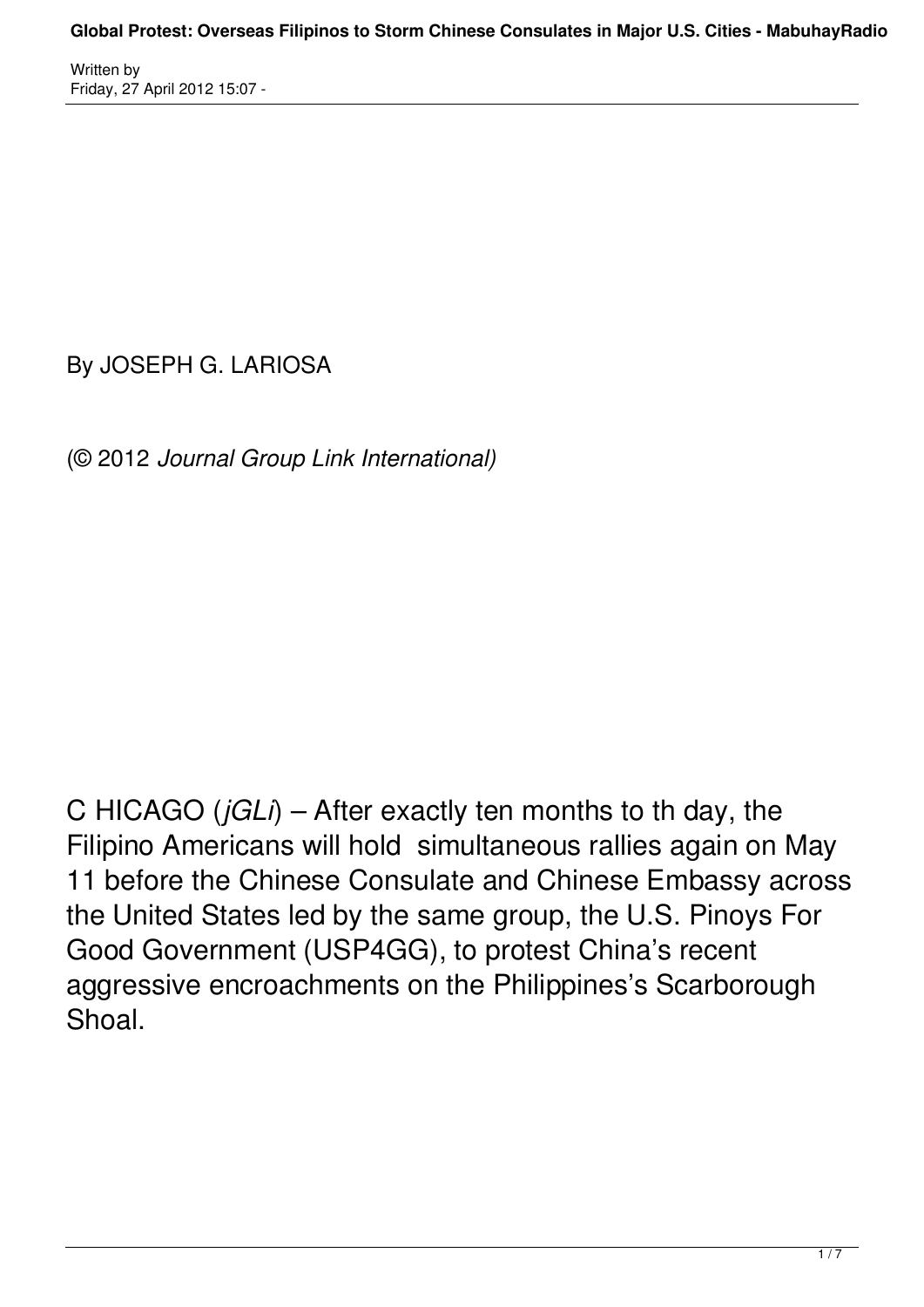.

Loida Nicolas Lewis, national chair of USP4GG of New York, New York, on Thursday (April 26) called on Filipinos throughout the world to mount demonstrations in front of China's global embassies and consulates to protest China 's recent intrusion into the **Philippines** ' Scarborough Shoal. It was also last July 11 when USP4GG mobilized Filipino Americans and held simultaneous rallies against China for the first time.

China considers the Scarborough Shoal, which is only 124 nautical miles from the Philippines' Zambales province, to be its "inherent territory" even though it is more than 500 nautical miles from the nearest **China** port of Hainan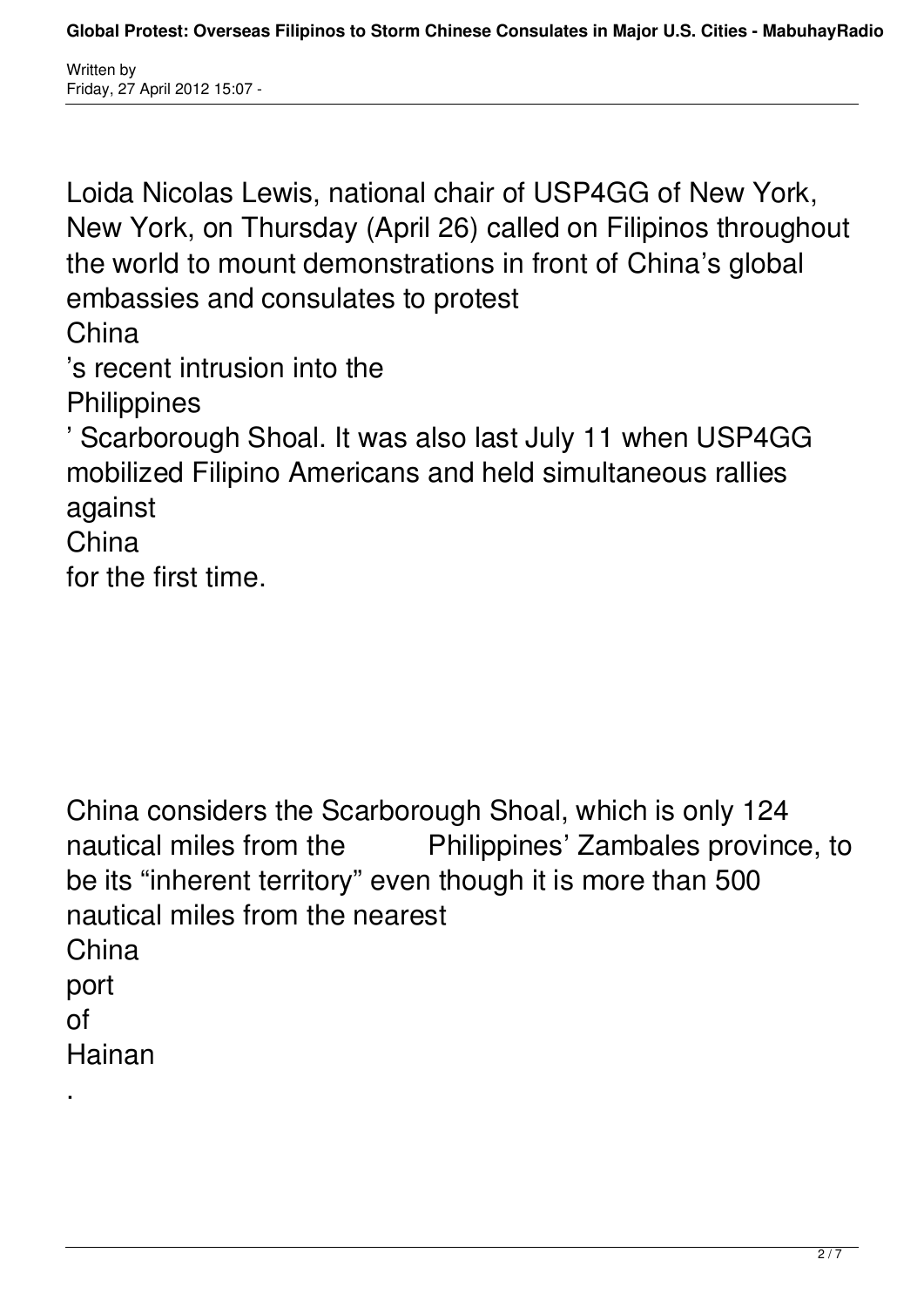The territorial dispute over the Scarborough Shoal, which China calls the **Huangyan** Island and the **Philippines** refers to as the Panatag Shoal, has escalated in the past month as a result of these developments:

 - Chinese navy ships recently confronted the Philippine navy vessel, BRP Gregorio del Pilar, when it sought to apprehend Chinese boats illegally fishing in the area. The Chinese fishing boats were found to contain corals, rare fish and live baby sharks, illegal cargo under Philippine law.

 - Chinese navy ships have fired on and harassed unarmed Philippine fishing boats and exploration vessels, forcing them to withdraw.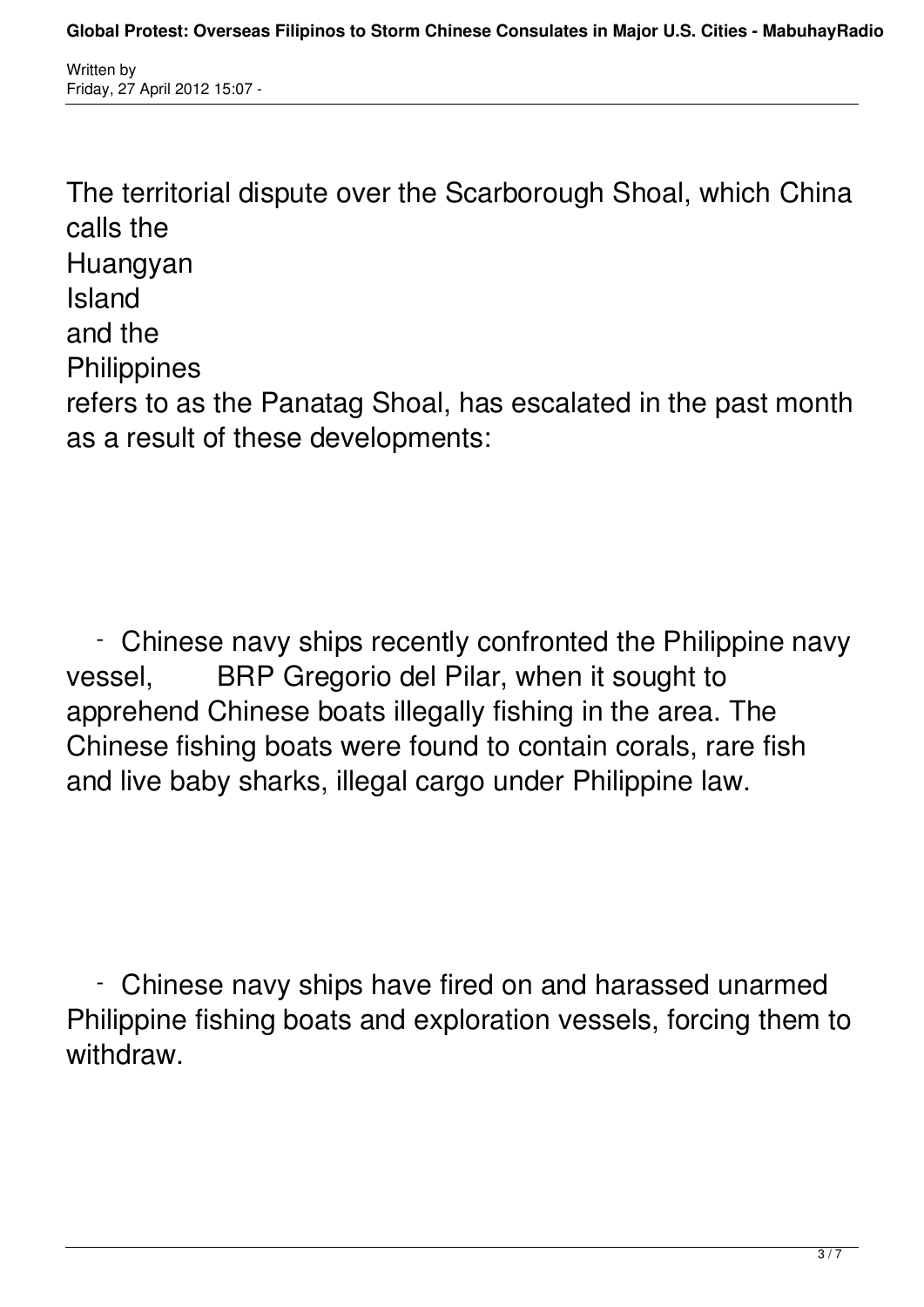.

 - Chinese navy ships have dropped steel posts and navigation buoys with Chinese markings in the water.

China's *Global Times*, published by the Chinese government's *People's Daily* , reported that China is prepared to engage in a small-scale war at sea with the **Philippines** 

In its April 25 editorial, *Global Times* threatened that "China should select the most arrogant provocateur, conduct comprehensive strikes, and exert pressure economically, politically and militarily. If the water overwhelms **China** 

's knees, other countries will find their necks in the water."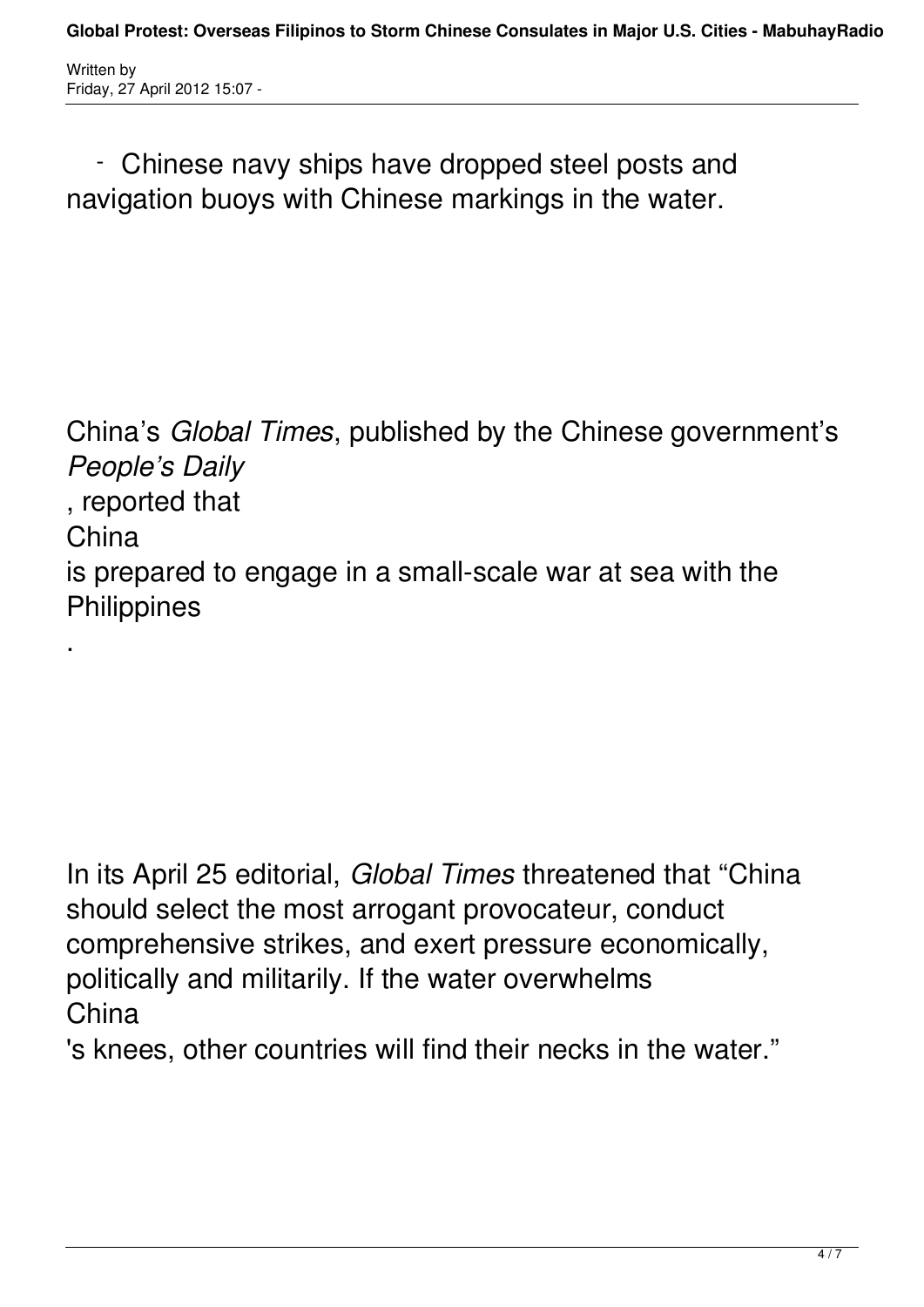To diffuse the potential for war, the Philippines' Secretary of Foreign Affairs Albert Del Rosario proposed that the two countries bring their territorial dispute to the International Tribunal on the Law of the Sea (ITLOS) but this proposal was immediately rejected by China

Rodel Rodis, national president of the US Pinoys for Good Governance (USP4GG) of San Francisco, California, called on the Global Filipino Diaspora Council (GFDC) representing 12 million Filipinos scattered in 220 countries throughout the world to support the

## **Philippines**

.

' sovereign claim to the Scarborough Shoal which has been in Philippine maps since 1743.

"A strong showing of support by Filipinos in the Diaspora will impress on China that it is not just confronting a small country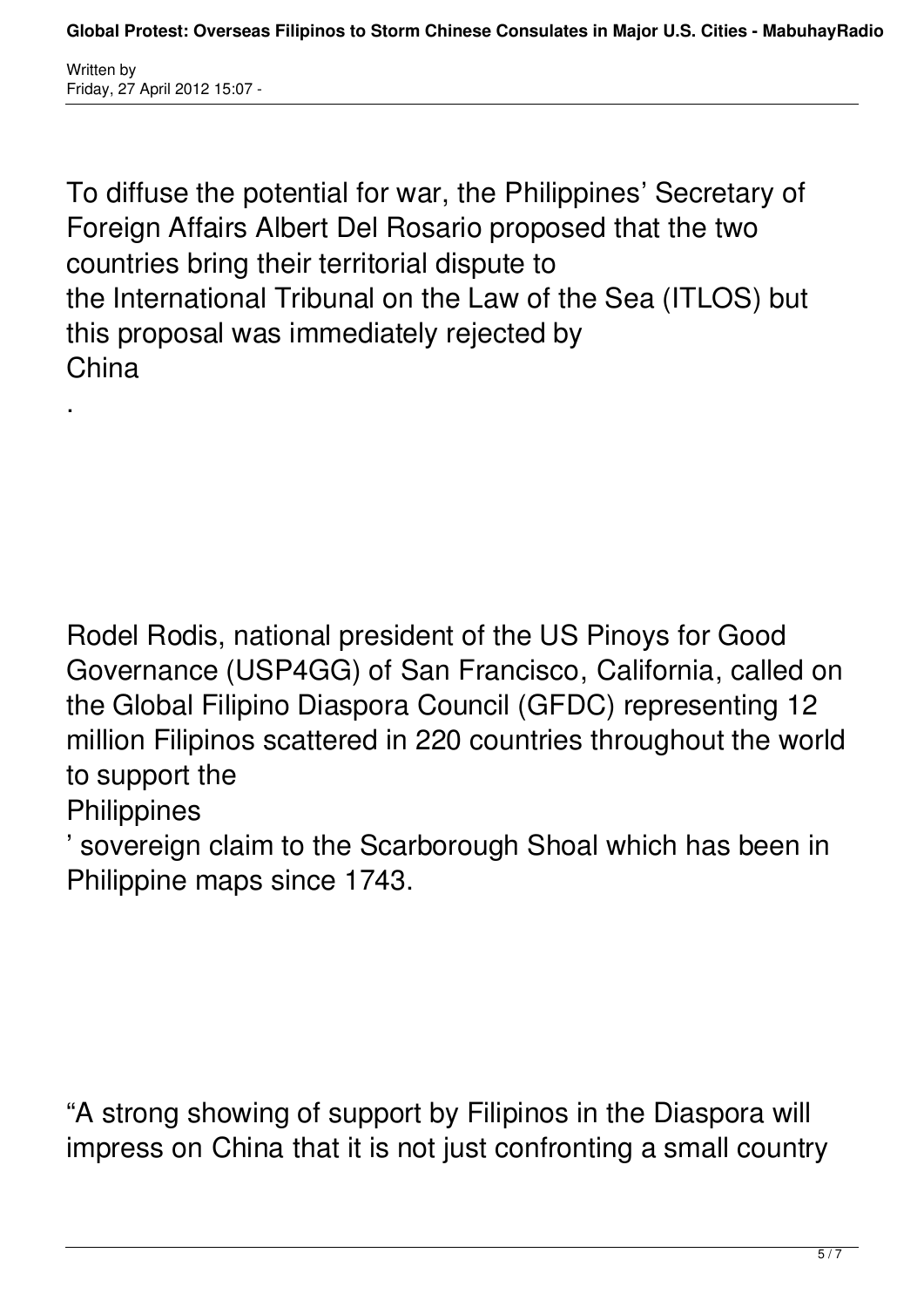**Global Protest: Overseas Filipinos to Storm Chinese Consulates in Major U.S. Cities - MabuhayRadio**

Written by Friday, 27 April 2012 15:07 -

in **Asia that it can bully, but one that has** concerned citizens throughout the world who can galvanize global public opinion against The China," Rodis said.

Ted Laguatan, USP4GG national spokesman, added: "We are calling on all Filipinos and all those others who believe in freedom and the right of every country to control its own destiny to join us in a global demonstration at Chinese embassies and consulates in the United States and around the world at 12 noon

on Friday, May 11."

Meanwhile in Chicago, Illinois, Yoly Tubalinal, publisher-editor of *Fil Am Megascene*, and Marlon L. Pecson, both membes of USP4GG of Chicago, are appealing to Fil Ams to join the rally in front of the Chinese Consulate at 100 West Erie Street next May 11 at noon.